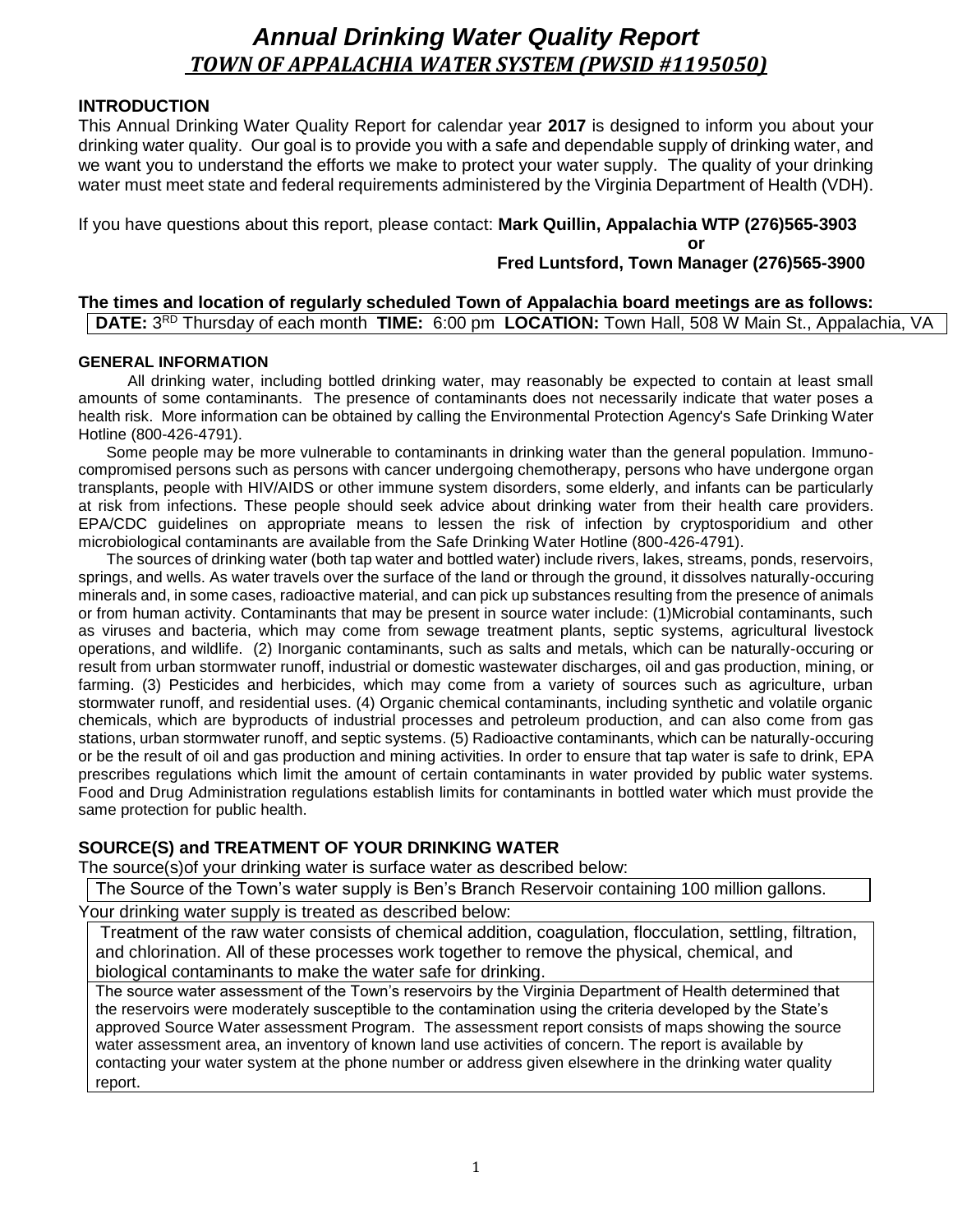### **DEFINITIONS**

Contaminants in your drinking water are routinely monitored according to Federal and State regulations. The table below shows the results of our monitoring for the period of January 1<sup>st</sup> to December 31<sup>st</sup>, 2017. In the table and elsewhere in this report you will find many terms and abbreviations you might not be familiar with. The following definitions are provided to help you better understand these terms:

*Maximum Contaminant Level Goal, or MCLG -* the level of a contaminant in drinking water below which there is no known or expected risk to health. MCLGs allow for a margin of safety.

*Maximum Contaminant Level, or MCL* - The highest level of a contaminant that is allowed in drinking water. MCLs are set as close to the MCLGs as feasible using the best available treatment technology.

*MRDL –* Maximum Residual Disinfectant Level, the highest level of a disinfectant allowed in drinking water. There is convincing evidence that addition of a disinfectant is necessary for control of microbial contents.

*MRDLG –* Maximum Residual Disinfectant Level Goal, the level of a drinking water disinfectant below which there is no known or expected risk to health MRDLGs do not reflect the benefits of the use of disinfectants to control microbial contamination.

*Non-detects (ND) - lab analysis indicates that the contaminant is not present*

**Parts per million (ppm) or Milligrams per liter (mg/L)** - one part per million corresponds to one minute in two vears or a single penny in \$10,000.

Parts per billion (ppb) or Micrograms per liter ( $\mu q/L$ ) - one part per billion corresponds to one minute in 2,000 years, or a single penny in \$10,000,000.

**Picocuries per liter (pCi/L)** - picocuries per liter is a measure of the radioactivity in water.

*Action Level* - the concentration of a contaminant which, if exceeded, triggers treatment or other requirements which a water system must follow.

*Treatment Technique (TT)* - a required process intended to reduce the level of a contaminant in drinking water.

*Nephelometric Turbidity Unit (NTU)* - nephelometric turbidity unit is a measure of the clarity, or cloudiness, of water. Turbidity in excess of 5 NTU is just noticeable to the average person. Turbidity is monitored because it is a good indicator of the effectiveness of our filtration system.

# **WATER QUALITY RESULTS**

# **Regulated Contaminants**

| Contaminant<br>(units)                          | <b>MCLG</b>         | <b>MCL</b>                             | Level<br>Detected | Violatio<br>n (Y/N) | Range         | Date of<br>Sample | <b>Typical Source of</b><br>Contamination                                                       |
|-------------------------------------------------|---------------------|----------------------------------------|-------------------|---------------------|---------------|-------------------|-------------------------------------------------------------------------------------------------|
| Alpha<br>Emitter(pCi/L)                         | 0                   | 15                                     | < 0.5             | No                  | N/A           | 07/09/2014        | Erosion of natural deposits                                                                     |
| <b>Combined Radium</b><br>(pCi/L)               | $\Omega$            | 5                                      | < 0.7             | <b>No</b>           | N/A           | 07/09/2014        | Erosion of natural deposits                                                                     |
| Turbidity (NTU)                                 | 0                   | TT, 1 NTU max                          | 0.14              | No.                 | N/A           | 09/09/2017        | Soil Runoff                                                                                     |
|                                                 |                     | TT, $\leq$ 0.3 NTU<br>95% of the time  | 100%              |                     |               | 08/14/2017        |                                                                                                 |
| Fluoride (ppm)                                  | 4                   | 4                                      | 1.03              | No                  | N/A           | 01/10/2017        | Water additive which<br>promotes strong teeth                                                   |
| Barium (ppm)                                    | $\overline{2}$      | $\overline{2}$                         | 0.014             | No                  | N/A           | 07/05/2017        | Discharge of drilling waste;<br>Discharge from metal refineries;<br>Erosion of natural deposits |
| Chlorine (ppm)                                  | <b>MRDLG</b><br>= 4 | $MRDL = 4$                             | 1.04              | <b>No</b>           | $0.41 - 1.30$ | 2017              | Water additive used to control<br>microbes.                                                     |
| <b>Haloacetic Acids</b><br>(ppb)                | N/A                 | 60                                     | 25                | No                  | N/A           | 03/29/2017        | By-Product of drinking water<br>disinfection.                                                   |
| Total<br>Trihalomethane<br>(ppb)                | N/A                 | 80                                     | 46                | No.                 | N/A           | 09/18/2017        | By-Product of drinking water<br>disinfection.                                                   |
| <b>Total Organic</b><br>Carbon Removal<br>Ratio | N/A                 | <b>TT</b><br>In compliance if<br>> 1.0 | 1.00              | <b>No</b>           | N/A           | 2017              | Naturally present in the<br>environment.                                                        |

#### **Lead and Copper Contaminants**

| Contaminant<br>(units) | MCLG | Action<br>∟evel | 90 <sup>th</sup><br>Percentile | Date of<br>Sampling | # of Sampling Sites<br>Exceeding Action Level | <b>Typical Source of Contamination</b>      |
|------------------------|------|-----------------|--------------------------------|---------------------|-----------------------------------------------|---------------------------------------------|
| Copper (ppm)           |      | 1.3             | 0.066                          | 08/09/2016          |                                               | Corrosion of household plumbing;<br>erosion |
| Lead (ppb)             |      | 15              |                                | 08/09/2016          |                                               | Corrosion of household plumbing;<br>erosion |